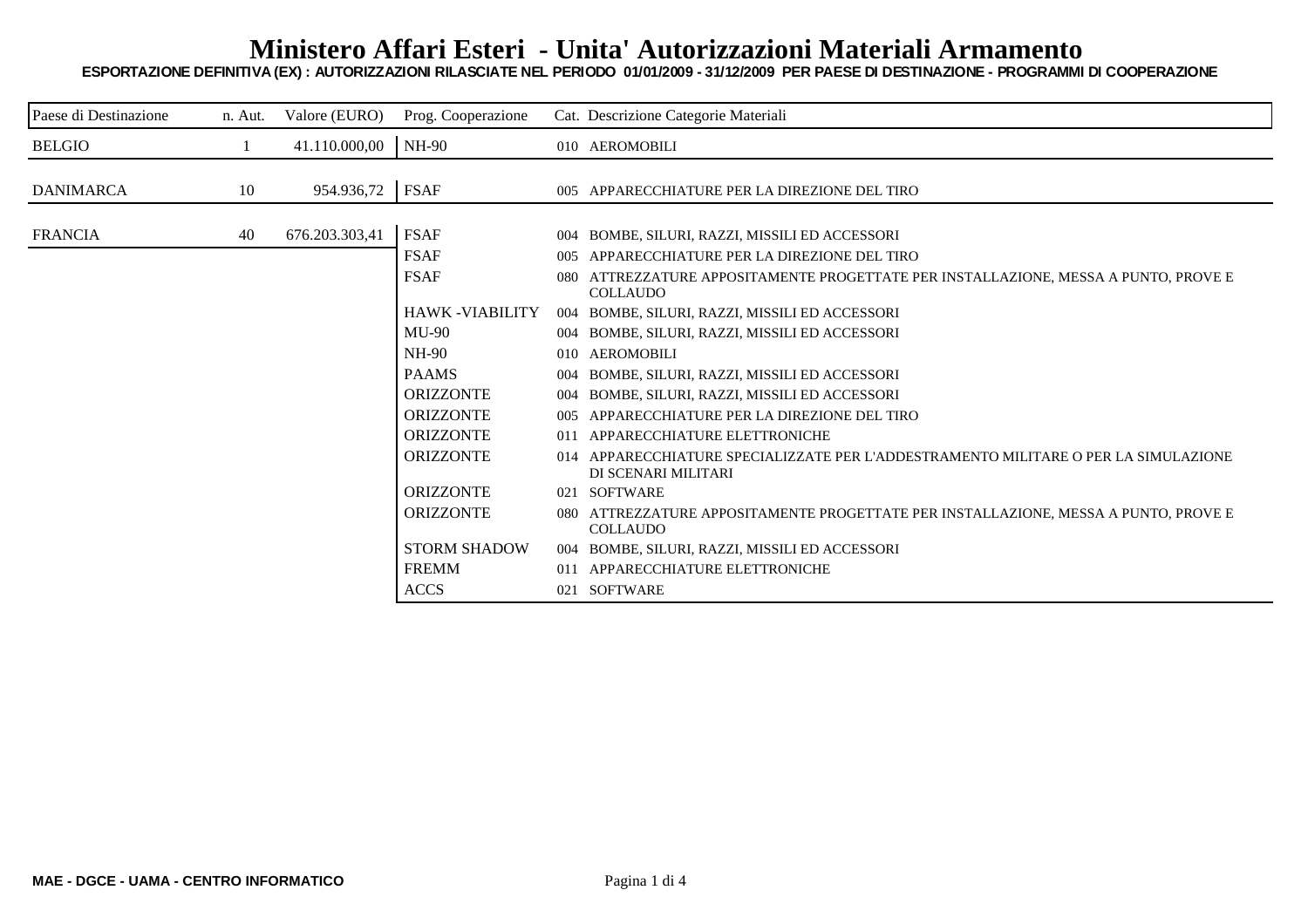| Paese di Destinazione | n. Aut. | Valore (EURO)  | Prog. Cooperazione | Cat. Descrizione Categorie Materiali                                                                                |
|-----------------------|---------|----------------|--------------------|---------------------------------------------------------------------------------------------------------------------|
| <b>GERMANIA</b>       | 123     | 160.915.583,01 | <b>EFA</b>         | 002 ARMI O SISTEMI D'ARMA DI CALIBRO SUPERIORE A 12,7 MM                                                            |
|                       |         |                | <b>EFA</b>         | BOMBE, SILURI, RAZZI, MISSILI ED ACCESSORI<br>004                                                                   |
|                       |         |                | <b>EFA</b>         | APPARECCHIATURE PER LA DIREZIONE DEL TIRO<br>005                                                                    |
|                       |         |                | <b>EFA</b>         | 010 AEROMOBILI                                                                                                      |
|                       |         |                | <b>EFA</b>         | 011 APPARECCHIATURE ELETTRONICHE                                                                                    |
|                       |         |                | <b>EFA</b>         | 018 APPARECCHIATURE E TECNOLOGIA PER LA PRODUZIONE                                                                  |
|                       |         |                | <b>EFA</b>         | 080 ATTREZZATURE APPOSITAMENTE PROGETTATE PER INSTALLAZIONE, MESSA A PUNTO, PROVE E<br><b>COLLAUDO</b>              |
|                       |         |                | <b>IRIS-T</b>      | 004 BOMBE, SILURI, RAZZI, MISSILI ED ACCESSORI                                                                      |
|                       |         |                | <b>MIDS</b>        | 011 APPARECCHIATURE ELETTRONICHE                                                                                    |
|                       |         |                | <b>NH-90</b>       | APPARECCHIATURE PER LA DIREZIONE DEL TIRO<br>005                                                                    |
|                       |         |                | $NH-90$            | 010 AEROMOBILI                                                                                                      |
|                       |         |                | $NH-90$            | 011 APPARECCHIATURE ELETTRONICHE                                                                                    |
|                       |         |                | <b>NH-90</b>       | APPARECCHIATURE PER LA VISIONE D'IMMAGINI<br>015                                                                    |
|                       |         |                | <b>NH-90</b>       | ATTREZZATURE APPOSITAMENTE PROGETTATE PER INSTALLAZIONE, MESSA A PUNTO, PROVE E<br>$080^{\circ}$<br><b>COLLAUDO</b> |
|                       |         |                | $U-212-A$          | 009 NAVI DA GUERRA                                                                                                  |
|                       |         |                |                    |                                                                                                                     |
| <b>NORVEGIA</b>       |         | 3.167.263,00   | <b>IRIS-T</b>      | 004 BOMBE, SILURI, RAZZI, MISSILI ED ACCESSORI                                                                      |
|                       |         |                |                    |                                                                                                                     |
| <b>PAESI BASSI</b>    | 5       | 251.603.000,00 | <b>NH-90</b>       | 010 AEROMOBILI                                                                                                      |
|                       |         |                | <b>NH-90</b>       | 014 APPARECCHIATURE SPECIALIZZATE PER L'ADDESTRAMENTO MILITARE O PER LA SIMULAZIONE<br>DI SCENARI MILITARI          |
|                       |         |                | <b>NH-90</b>       | 021 SOFTWARE                                                                                                        |
|                       |         |                | <b>NH-90</b>       | ATTREZZATURE APPOSITAMENTE PROGETTATE PER INSTALLAZIONE, MESSA A PUNTO, PROVE E<br>080<br><b>COLLAUDO</b>           |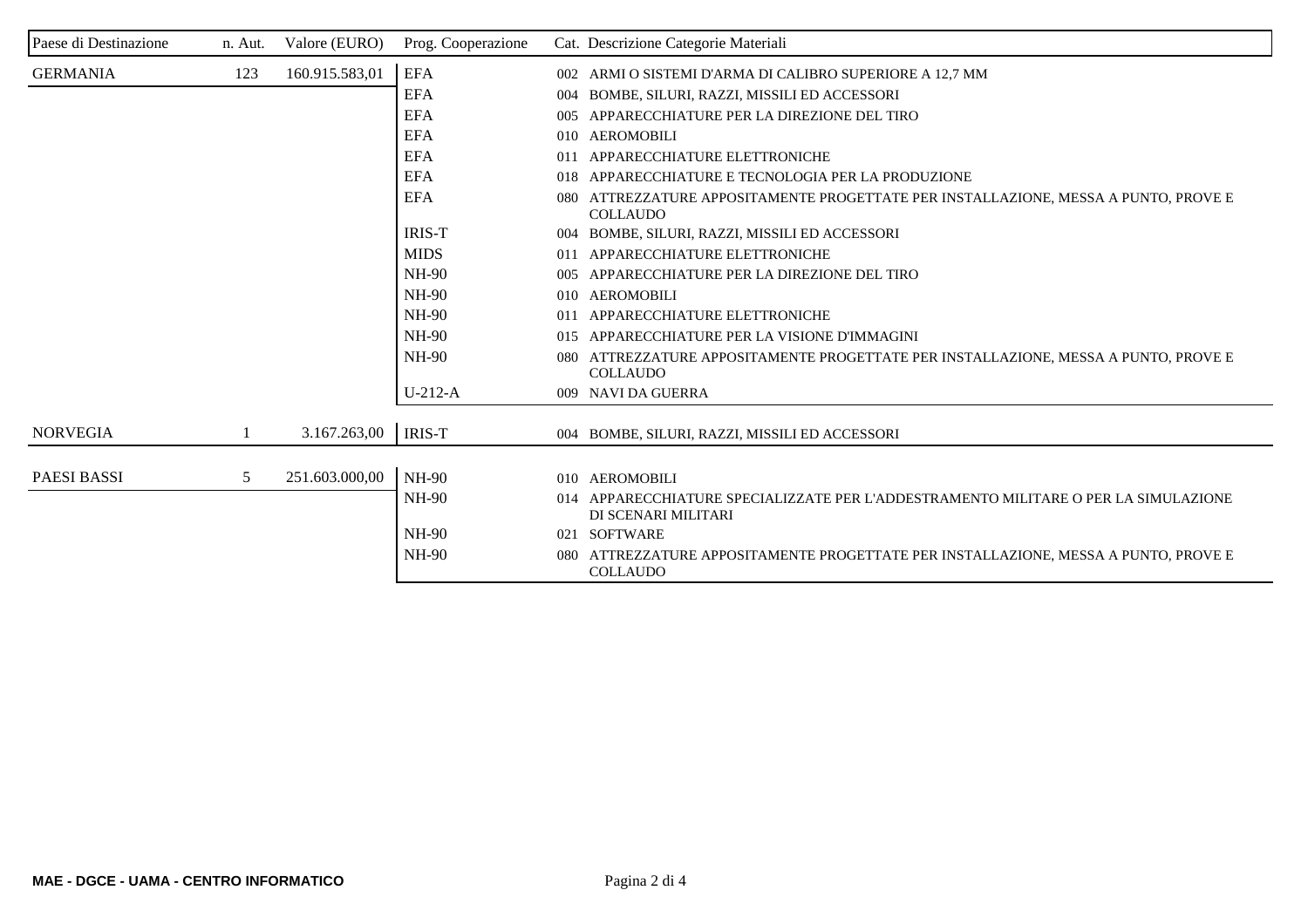| Paese di Destinazione | n. Aut. | Valore (EURO)  | Prog. Cooperazione  | Cat. Descrizione Categorie Materiali                                                                       |
|-----------------------|---------|----------------|---------------------|------------------------------------------------------------------------------------------------------------|
| PAESI NATO(*)         | 50      | 33.959.776,47  | <b>EFA</b>          | 005 APPARECCHIATURE PER LA DIREZIONE DEL TIRO                                                              |
|                       |         |                | <b>EFA</b>          | 010 AEROMOBILI                                                                                             |
|                       |         |                | <b>EFA</b>          | 011 APPARECCHIATURE ELETTRONICHE                                                                           |
|                       |         |                | <b>EFA</b>          | 018 APPARECCHIATURE E TECNOLOGIA PER LA PRODUZIONE                                                         |
|                       |         |                | EH-101              | 010 AEROMOBILI                                                                                             |
|                       |         |                | <b>FSAF</b>         | 005 APPARECCHIATURE PER LA DIREZIONE DEL TIRO                                                              |
|                       |         |                | <b>NH-90</b>        | 010 AEROMOBILI                                                                                             |
|                       |         |                | <b>PAAMS</b>        | 021 SOFTWARE                                                                                               |
|                       |         |                | <b>ORIZZONTE</b>    | 004 BOMBE, SILURI, RAZZI, MISSILI ED ACCESSORI                                                             |
|                       |         |                | <b>ORIZZONTE</b>    | 005 APPARECCHIATURE PER LA DIREZIONE DEL TIRO                                                              |
|                       |         |                | <b>ORIZZONTE</b>    | 021 SOFTWARE                                                                                               |
|                       |         |                | <b>JSF</b>          | 010 AEROMOBILI                                                                                             |
|                       |         |                | <b>STORM SHADOW</b> | 004 BOMBE, SILURI, RAZZI, MISSILI ED ACCESSORI                                                             |
|                       |         |                | <b>ACCS</b>         | 021 SOFTWARE                                                                                               |
| <b>REGNO UNITO</b>    | 151     | 553.458.441,21 | <b>EFA</b>          | 004 BOMBE, SILURI, RAZZI, MISSILI ED ACCESSORI                                                             |
|                       |         |                | <b>EFA</b>          | 005 APPARECCHIATURE PER LA DIREZIONE DEL TIRO                                                              |
|                       |         |                | <b>EFA</b>          | 010 AEROMOBILI                                                                                             |
|                       |         |                | <b>EFA</b>          | 011 APPARECCHIATURE ELETTRONICHE                                                                           |
|                       |         |                | <b>EFA</b>          | 014 APPARECCHIATURE SPECIALIZZATE PER L'ADDESTRAMENTO MILITARE O PER LA SIMULAZIONE<br>DI SCENARI MILITARI |
|                       |         |                | <b>EFA</b>          | 018 APPARECCHIATURE E TECNOLOGIA PER LA PRODUZIONE                                                         |
|                       |         |                | <b>EFA</b>          | 022 TECNOLOGIA PER SVILUPPO, PRODUZIONE O UTILIZZAZIONE                                                    |
|                       |         |                | EFA                 | 080 ATTREZZATURE APPOSITAMENTE PROGETTATE PER INSTALLAZIONE, MESSA A PUNTO, PROVE E<br><b>COLLAUDO</b>     |
|                       |         |                | EH-101              | 001 ARMI ED ARMI AUTOMATICHE DI CALIBRO UGUALE O INFERIORE A 12.7 MM                                       |
|                       |         |                | EH-101              | 010 AEROMOBILI                                                                                             |
|                       |         |                | EH-101              | 014 APPARECCHIATURE SPECIALIZZATE PER L'ADDESTRAMENTO MILITARE O PER LA SIMULAZIONE<br>DI SCENARI MILITARI |
|                       |         |                | <b>PAAMS</b>        | 004 BOMBE, SILURI, RAZZI, MISSILI ED ACCESSORI                                                             |
|                       |         |                | <b>PAAMS</b>        | 005 APPARECCHIATURE PER LA DIREZIONE DEL TIRO                                                              |
|                       |         |                | <b>PAAMS</b>        | 021 SOFTWARE                                                                                               |
|                       |         |                | <b>METEOR</b>       | 004 BOMBE, SILURI, RAZZI, MISSILI ED ACCESSORI                                                             |
|                       |         |                | <b>METEOR</b>       | 021 SOFTWARE                                                                                               |
|                       |         |                | <b>METEOR</b>       | 080 ATTREZZATURE APPOSITAMENTE PROGETTATE PER INSTALLAZIONE, MESSA A PUNTO, PROVE E<br><b>COLLAUDO</b>     |
|                       |         |                | <b>JSF</b>          | 010 AEROMOBILI                                                                                             |